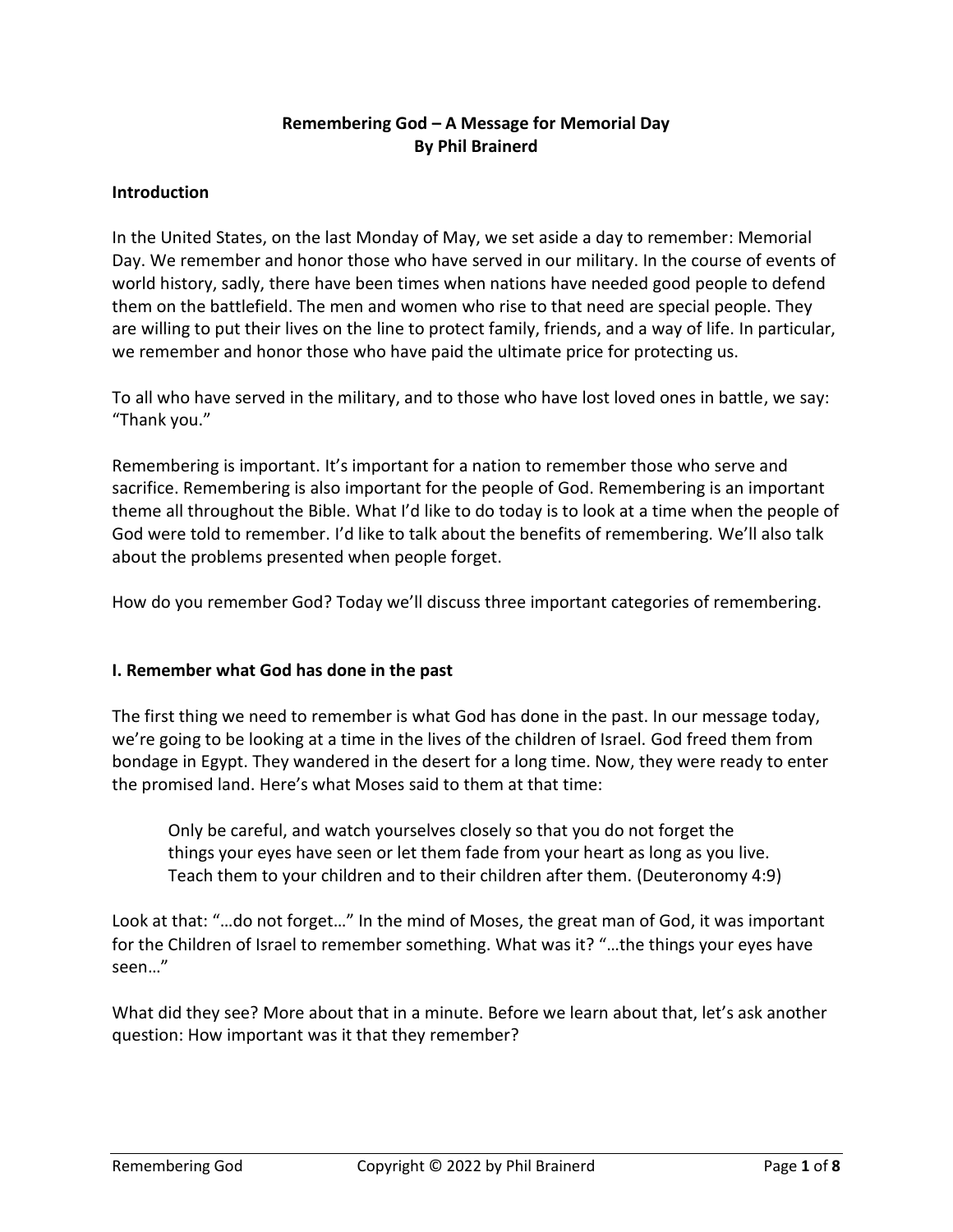Moses commanded them to be careful. They were to watch themselves closely. So, this was important! They were not to let these things fade from their hearts. For how long? For the rest of their lives. In fact, it's not sufficient for these things to be remembered only for a lifetime. They were to teach these things to their children and to their children after them.

The children of Israel were to remember something, and it was very important. They were to remember forever.

Now, back to the question: what did they see with their eyes?

### **A. Slavery**

They saw slavery in Egypt. They didn't just see one kind of slavery. They saw two kinds of slavery. First, the kind of slavery where people are controlled by whips and chains. That's terrible. But they were also surrounded by slavery to false gods. All around them they saw idols. They saw the people of Egypt bowing down to their idols. The Hebrews were taught to believe in one God. They must have been constantly pulled by temptation.

So, the children of Israel saw slavery with their own eyes. But then they saw something much more: They saw God work through Moses. Before coming to Egypt, Moses spoke with God in the burning bush. Here's what God told Moses:

7 The Lord said, "I have indeed seen the misery of my people in Egypt. I have heard them crying out because of their slave drivers, and I am concerned about their suffering. 8 So I have come down to rescue them from the hand of the Egyptians... (Exodus 3:7-8)

God told Moses that he saw the misery of his people. How could God do that? Because is omnipresent - He is present everywhere in the universe. Nothing escapes his view.

More than that, God heard the people cry out. He hears the cries of his children. And he didn't hear only -He saw their suffering. He saw their misery. And, he was concerned about their pain. Why? Because God is kind and compassionate. He didn't say, "Gee, look at all that pain. What a shame! What else is on the TV?" No. He said, "I have seen their misery, and I am concerned."

And finally, God didn't just sit around feeling bad. He said, "So I have come down to rescue them from the hand of the Egyptians..." God had the power to do something about what he saw and heard. So, he used his great power for his children. If you ever saw the "Ten Commandments" with Charlton Heston, you know a lot of the story. God showed incredible acts of power against the Egyptians.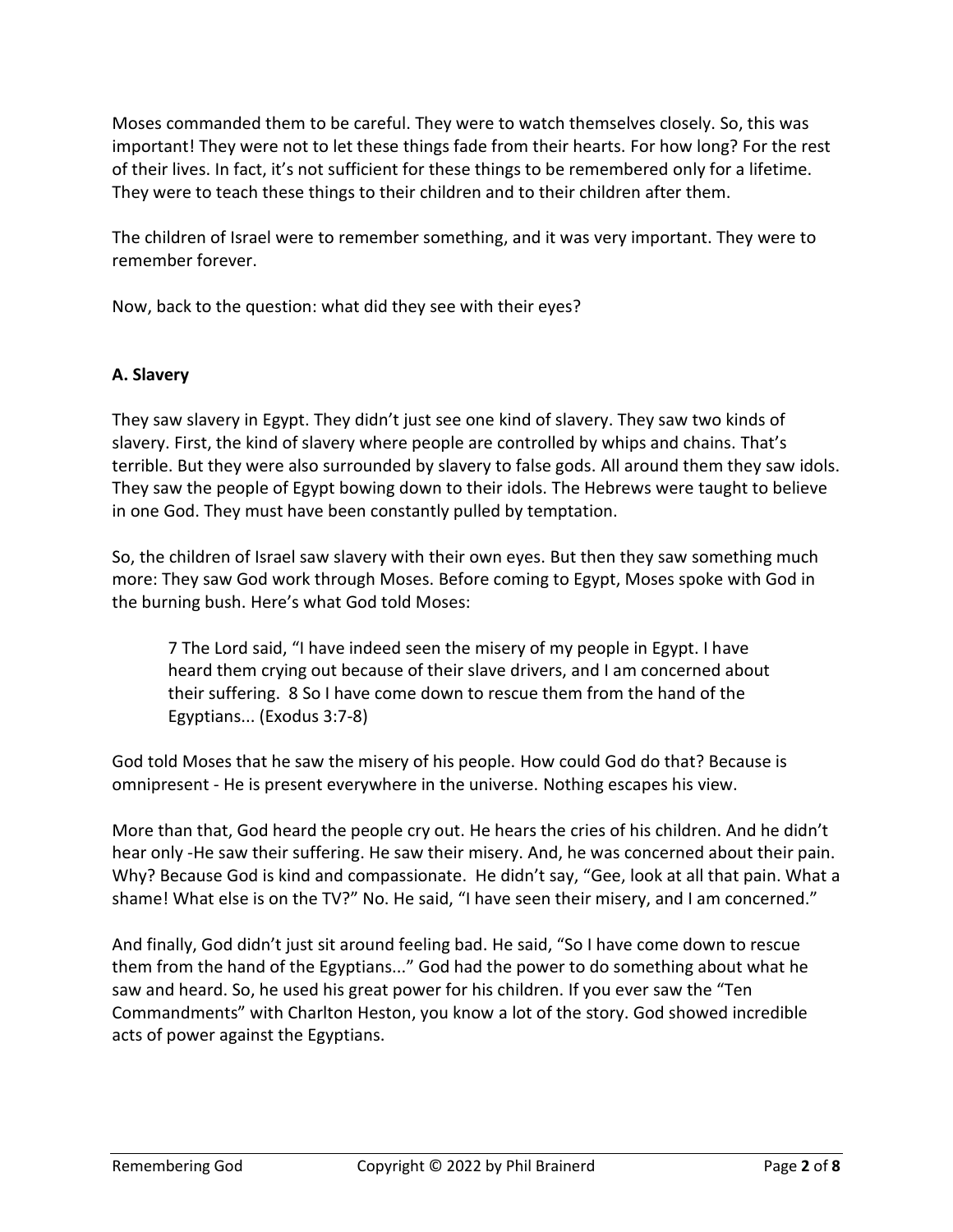Now, something that Mr. Heston didn't mention in the movie was the effect this had on the Egyptian gods. We said that the children of Israel witnessed slavery to false gods. The Egyptians had gods for all kinds of things. For example, they had a god named "Hapi". He was the god of the Nile River. The Egyptians worshipped the Nile, along with what they believed to be its god. However, at the command of the true God, the Nile was turned into blood. This should have shown any thinking person that the God of Israel was greater than the supposed god of the Nile.

One of the mightiest of the Egyptian gods was Ra, the god of the Sun. However, he was about to be beaten. At the command of God, there was darkness all over the land of Egypt - Darkness so thick, you could not see your hand in front of your face. But where the children of Israel lived, there was sunshine - Sunshine as full as you would hope for on a vacation at the beach. The God of Israel showed himself to be stronger than the supposed god of the sun.

Then there was Osiris, god of the underworld. This god controlled who entered the realms of death - And occasionally who might come back out. You can imagine that such a god would get a lot of attention. At least, until the real God came along. At God's command, the firstborn children of all Egypt were taken. From the lowest all the way to Pharoah's son. No amount of prayer to Osiris could bring anyone back.

Finally, there was the parting of the Red Sea. The children of Israel walked through as though it was dry ground. Things didn't go so well for Pharoah's army.

So, what did the children of Israel see? They saw the attributes of God. He is all seeing and all knowing. He is kind and compassionate. He cares about his children and their pain. And he is powerful - More powerful than all the false gods put together. He is more powerful than nature. And he alone has the power of life and death.

The children of Israel saw all this, and much, much more. They were to remember God and the things he had done.

So, remembering involves God and the things he has done in the past.

## **II. Remember God's promises**

Next, the people of Israel were told to remember what God will do in the future. Of course, this is also known as his promises.

…be careful not to forget the covenant of the Lord your God that he made with you; do not make for yourselves an idol in the form of anything the Lord your God has forbidden. (Deuteronomy 4:9)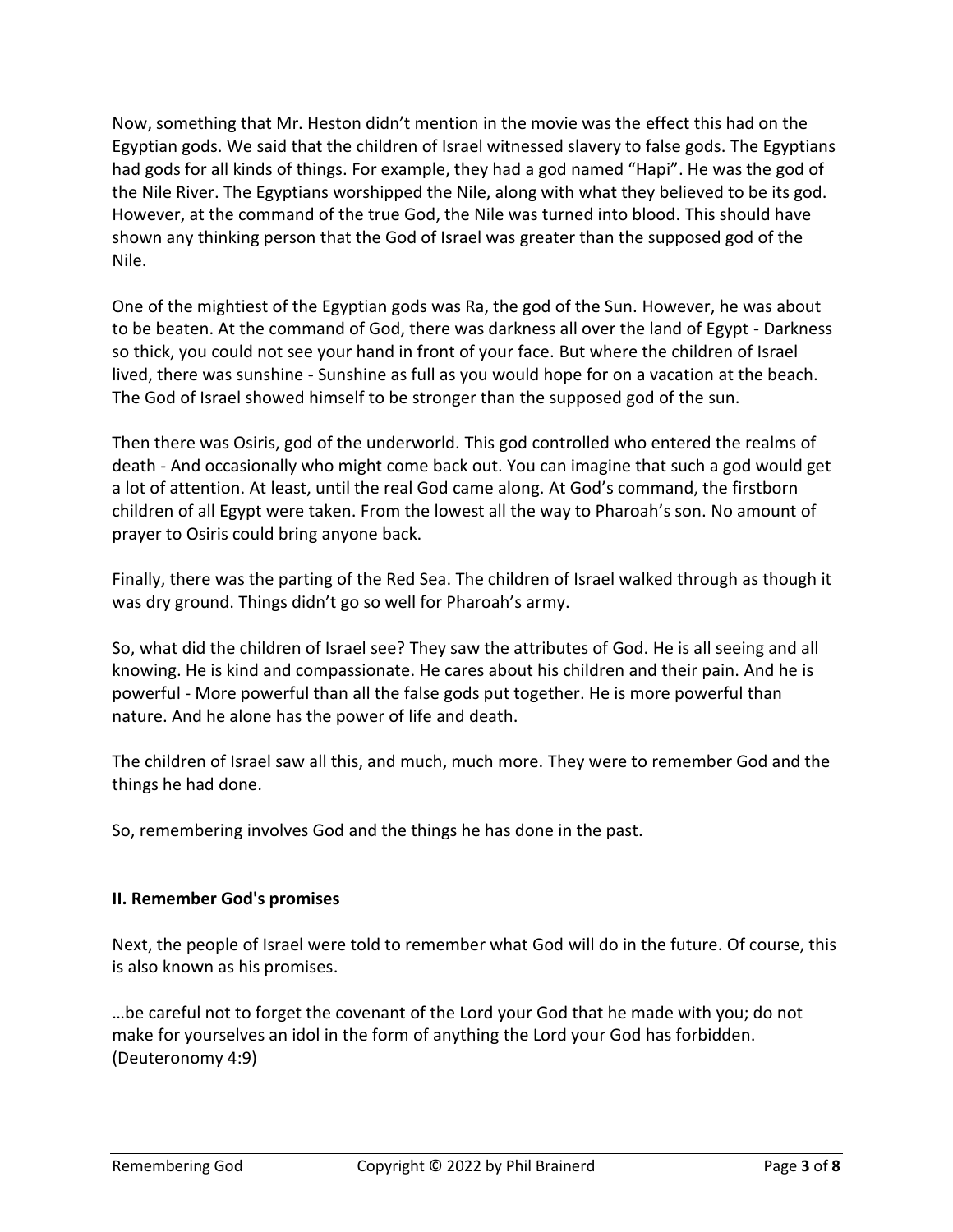What is "The Covenant"? This is talking about the Law of Moses. And of course, it wasn't really from Moses - It was God's law given through Moses.

Here's something important: God made a number of covenants. He's made a lot of promises over the years. The law of Moses is only one of them.

The law is complex, but you can state it simply: 1) There were things that Israel was supposed to do. 2) And there were things that God would do. Here's one of the things that God said about it:

4 'You yourselves have seen what I did to Egypt, and how I carried you on eagles' wings and brought you to myself. 5 Now if you obey me fully and keep my covenant, then out of all nations you will be my treasured possession. Although the whole earth is mine, 6 you will be for me a kingdom of priests and a holy nation.' (Exodus 19:4-6)

God says several things here: If Israel obeys, they will be God's treasured possession. That means they will be highly privileged. They will be a kingdom of priests. Why is that important? A priest is someone who has access to God. There is nothing more valuable than him. Israel will have more of God than anyone else on the earth.

God promised a lot of things to Israel, but two things stand out: They both begin with the letter, "P": Provision and Protection. God provides for his children. God protects his children. There are specific statements about these things all over the Scripture, but let's just stick with what we just read:

"You yourselves have seen what I did to Egypt…"

Egypt was one of the most powerful nations on the planet. And God subdued them for Israel. In other places God restates that he will happily go out before Israel and give them victory in battle. God can protect his children against the most powerful armies in the world. He tells his children to remember that.

"…the whole earth is mine…"

If God considers you to be special, and he owns everything, then you get a piece of everything. God is able to provide for his children - Everything they truly need. He tells his children to remember that.

At this point, we need to ask the question: What happens when people forget these things?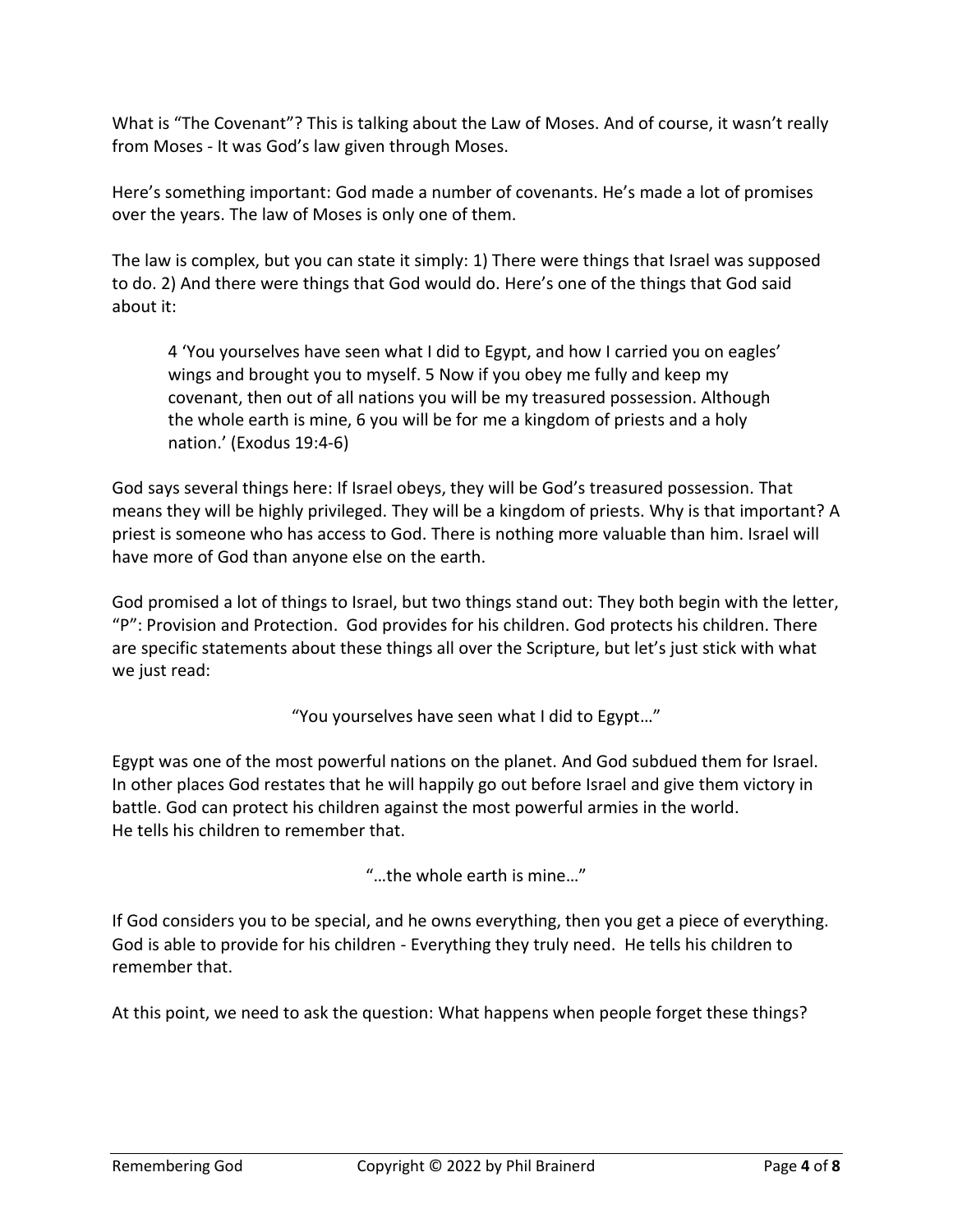First, God tells us on a high level:

…do not make for yourselves an idol in the form of anything the Lord your God has forbidden.

When people forget that God has promised to provide for them and protect them, they go elsewhere.

It's a scary world out there. It always has been. All over the world, people have met their fear by concocting false gods - Statues. They're not real. They don't work. But people try anyway. God tells his people not to do this.

We've discussed this at some length in our church, so let's just quickly summarize. As I said earlier, there are still people all over the world who do this. More about that in a bit. Today, most people in the western world are past that. We don't build statues and worship them.

I like to call this concept: "Statues and Stuff". In the old days, people worshipped the statues because they wanted stuff. They wanted food and shelter and protection from enemies. Over time, many figured out that the gods thought to be represented by the statues weren't real. But those people still want the stuff. So, today, we give stuff the energy and time and we would otherwise give to God. We have activities that provide stuff. Sadly, those activities displace activities that involve worshipping and serving God.

The apostle Paul writes about it:

Put to death, therefore, whatever belongs to your earthly nature: sexual immorality, impurity, lust, evil desires and greed, which is idolatry. (Colossians 3:5)

When people forget the promises of God, they get themselves into all kinds of bad activities. So God tells us to remember his promises, the things he will do in the future.

There's one last thing God's people need to remember:

### **III. Remember that God will remember.**

Remember that God will remember. Let's read about it:

For the Lord your God is a merciful God; he will not abandon or destroy you or forget the covenant with your ancestors, which he confirmed to them by oath. (Deuteronomy 4:31)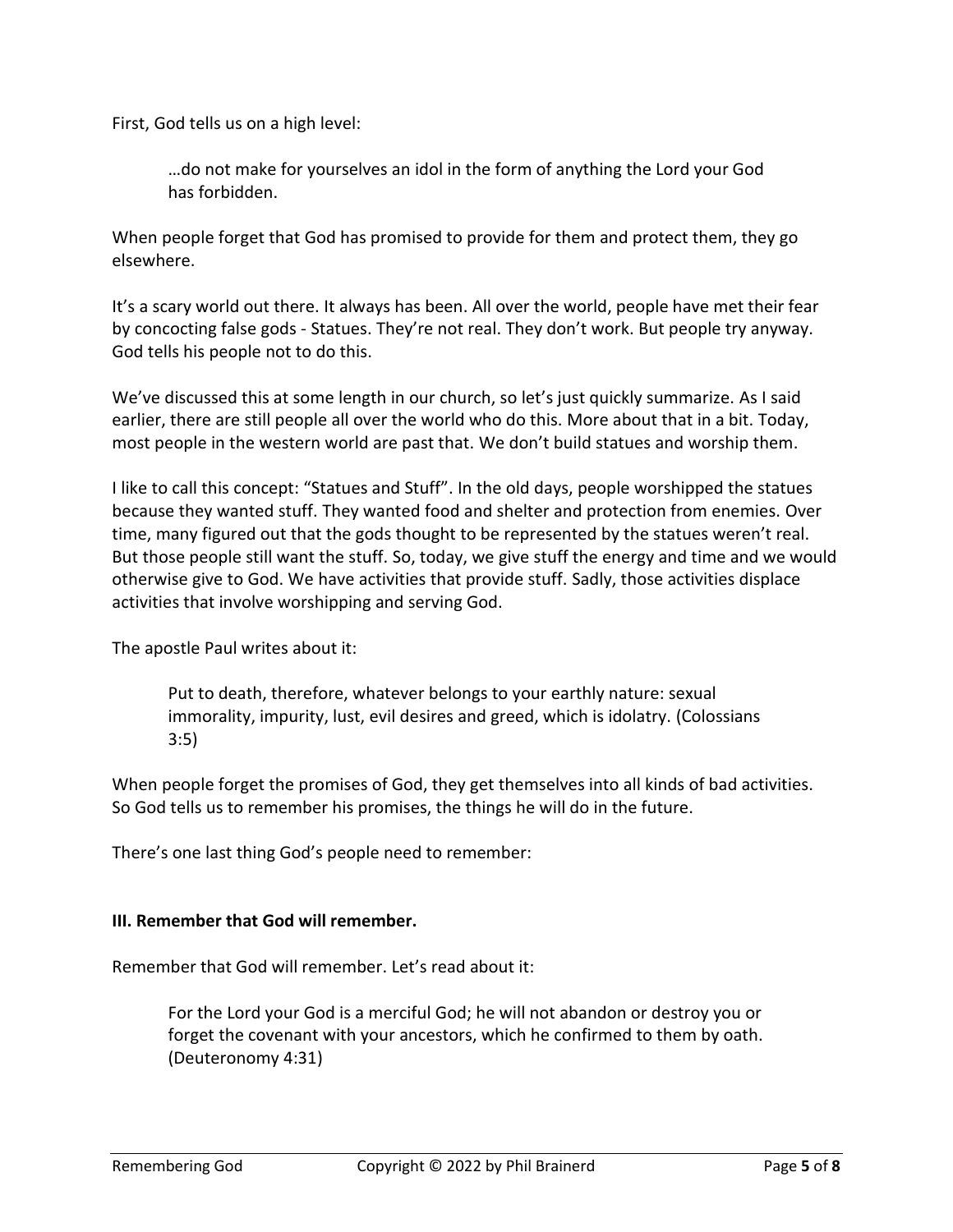When people choose God: He does not abandon them. He does not destroy them. He does not forget his promises. He remembers. There's a word for that: "Faithful". That's another attribute of God - He is faithful. The prophet Jeremiah tells us:

> 22 Because of the Lord's great love we are not consumed, for his compassions never fail. 23 They are new every morning; great is your faithfulness.

(Lamentations 3:22-23)

God does not forget his promises. He does not forget his people. His people must remember that.

## **IV. What does this mean for us today?**

Having learned all this, what does this mean for us today? It means lots of things, but let's focus on a few. We started by looking at the way that God told his children to remember the things they saw with their own eyes. They saw slavery: Slavery to whips, and slavery to false religion.

But they also saw God's concern for them. They saw his attributes: His love and compassion His great power. They saw that he could rescue them.

Today, we don't see exactly the same things that they saw. Some of the promises that God made to them are not fully for us. However, many of his promises are. In fact, there are some new promises.

## **False religions**

Today, although we don't see everything they saw, we see some of the same things. For example, we are surrounded by people entrapped by false religion. As I mentioned earlier, our friends in the Hindu religion worship veritable armies of idols and false gods. That's why we have sent missionaries into the world to share the gospel with them. Because of that, many have been saved. They moved from slavery to freedom in Christ. We want to remember our missionaries and their work.

Many people of the Hindu faith have come to America. They're our neighbors and co-workers. They need to hear the gospel so that they can be freed. We need to remember that God is powerful, and that he is merciful and gracious. He wants us to share our faith with everyone: Far and near so that they can be freed from slavery to false religion.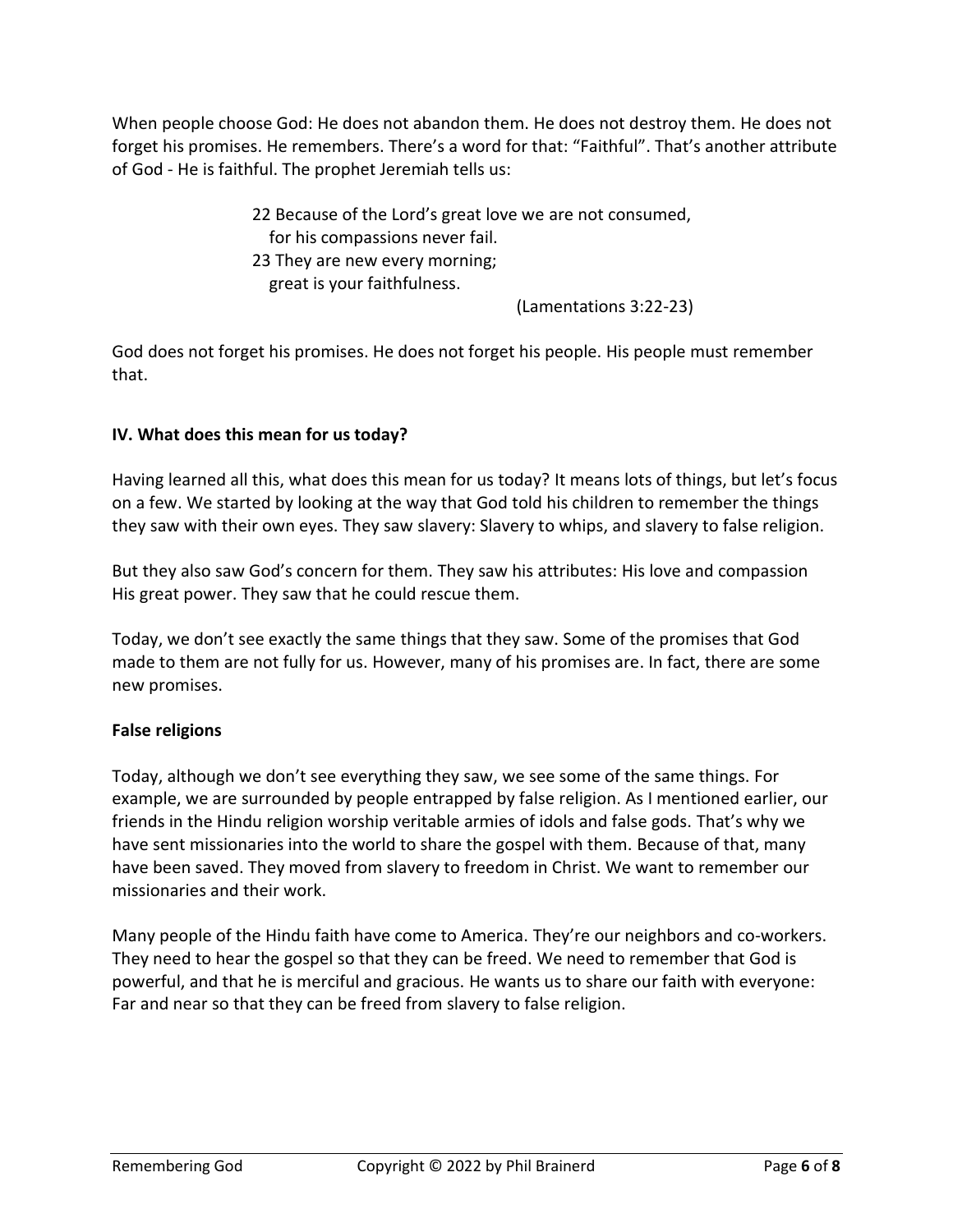### **Sinful habits**

Today, we see people entrapped by sinful habits. Some are enslaved to drugs and alcohol. I've heard great stories of people who were freed when they learned of the power of Christ.

#### **Fear of death**

Some are enslaved by fear. Let me share some of my own story here. Way back in 1979, I was riding on a plane between Philadelphia, where I grew up, and the state of Indiana, where I went to college. There had just been a big plane crash only a few weeks before. As my plane rose off the runway, I wondered: What would happen to me if my plane crashed? Friends had been sharing their faith with me, so I invited Jesus Christ into my heart as my Lord and Savior right there on the plane. I got off the plane, found an old Bible, and the rest is, as they say, history.

I realized at that moment that I was afraid of death and the following judgement. After that moment, I was no longer afraid. I was freed from the fear of death by Jesus Christ. Since that time, my life has been full of before and after moments. One minute, I didn't understand something. The next minute, God showed me the answer.

It helps me when I remember the good things God has done in my life. It also helps me to remember that he has not done these things because I deserved it. God does good things in peoples lives as a free gift from his generous heart.

### **Personal Application**

Do you have any before and after moments in your life? As always, we have two kinds of readers.

First, some have never received Jesus as their Savior. So, they can't point to a "before" and "after" moment. If you receive Jesus as your Savior, you don't ever need to fear death. This is a new promise that Jesus made to the world. Here's what the apostle John says:

I write these things to you who believe in the name of the Son of God so that you may know that you have eternal life. (I John 5:13)

Did you know it's possible to know with certainty that you have eternal life? John says it is! The new promise comes through the cross of Jesus. Would you talk with us? We'd like to help you to have your first before and after moment. One moment, you're not sure of where you'll go when you enter eternity. The next, you know for sure. We'd like you to know with certainty that you have the eternal life that Jesus Christ offers to us. There will be important contact information at the end of this article.